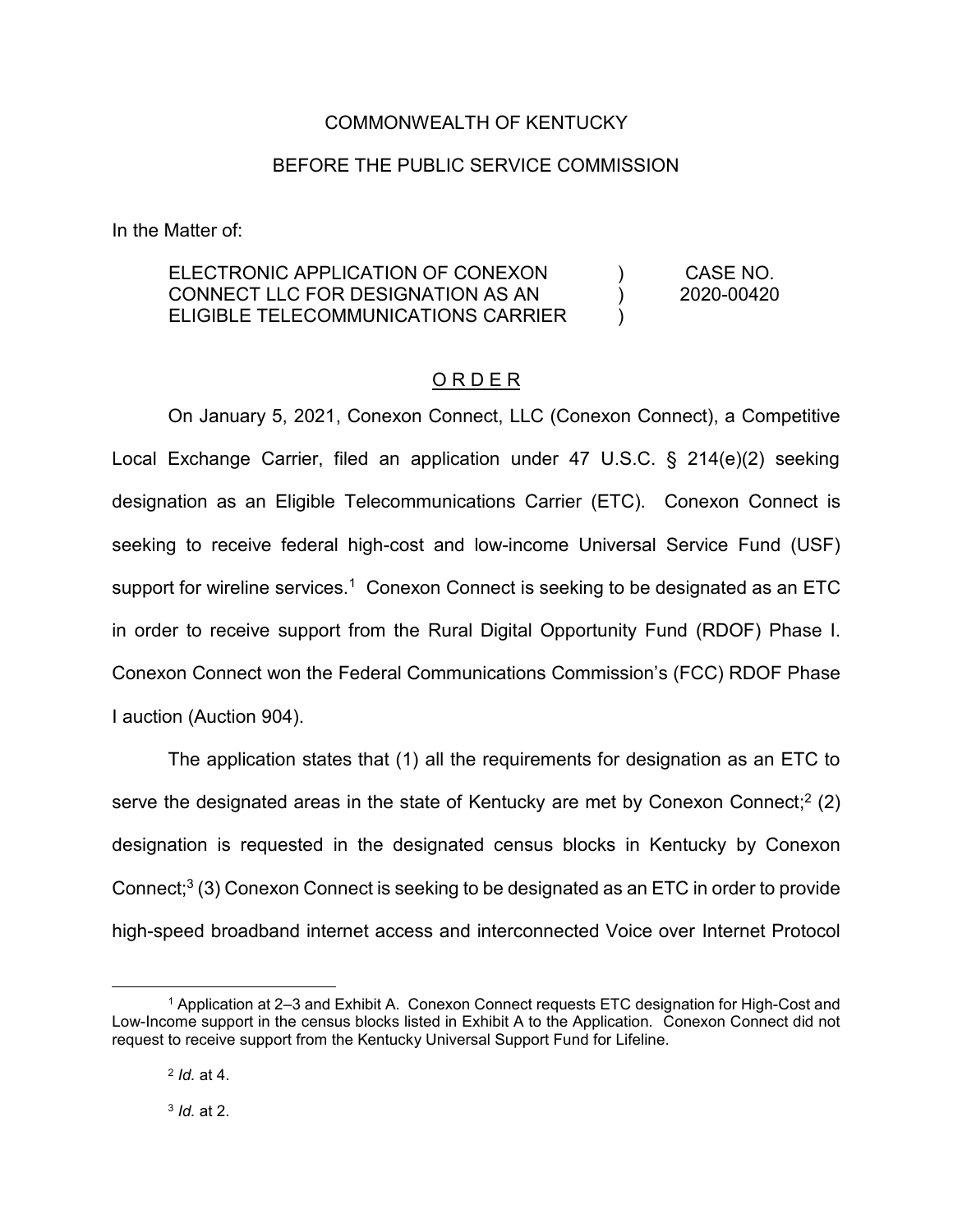(VoIP) as well as Lifeline service to qualifying customers in Kentucky, in accordance with 47 U.S.C. § 214(e)(2);<sup>4</sup> and (4) the public interest will be served by designating Conexon Connect as an ETC for the designated areas served in Kentucky.5

Conexon Connect is a wholly owned direct subsidiary of Conexon, LLC (Conexon). Conexon brings fiber-to-the-home (FTTH) in rural areas by working with rural electric cooperatives. <sup>6</sup> Conexon has helped connect over 150,000 FTTH subscribers for approximately 200 rural electric cooperatives, of which 50 cooperatives deployed fiber networks.7 Conexon Connect is a member of the Rural Electric Cooperative Consortium and was awarded federal subsidies in the FCC's RDOF Phase I Auction 904 for locations in Kentucky. Conexon Connect has the financial and technical capabilities, with the financial support of its parent company, Conexon, to pay for and construct the fiber-optic network throughout the proposed ETC service area for the provision of voice and broadband services.8

The Commission requires that the Kentucky Universal Service support and the Kentucky Telecommunications Relay Service and Telecommunications Access Program (TRS/TAP) support be collected for each wireline customer. Conexon Connect commits to collect the Kentucky Universal Service Fund surcharge. 9 The Commission also requires that Conexon Connect collect all applicable federal, state, and local regulatory

- <sup>6</sup> *Id.* at 2.
- <sup>7</sup> *Id.* at 2.
- <sup>8</sup> *Id.* at 6.
- <sup>9</sup> *Id.* at 3.

 <sup>4</sup> *Id.* at 2.

<sup>5</sup> *Id.* at 3.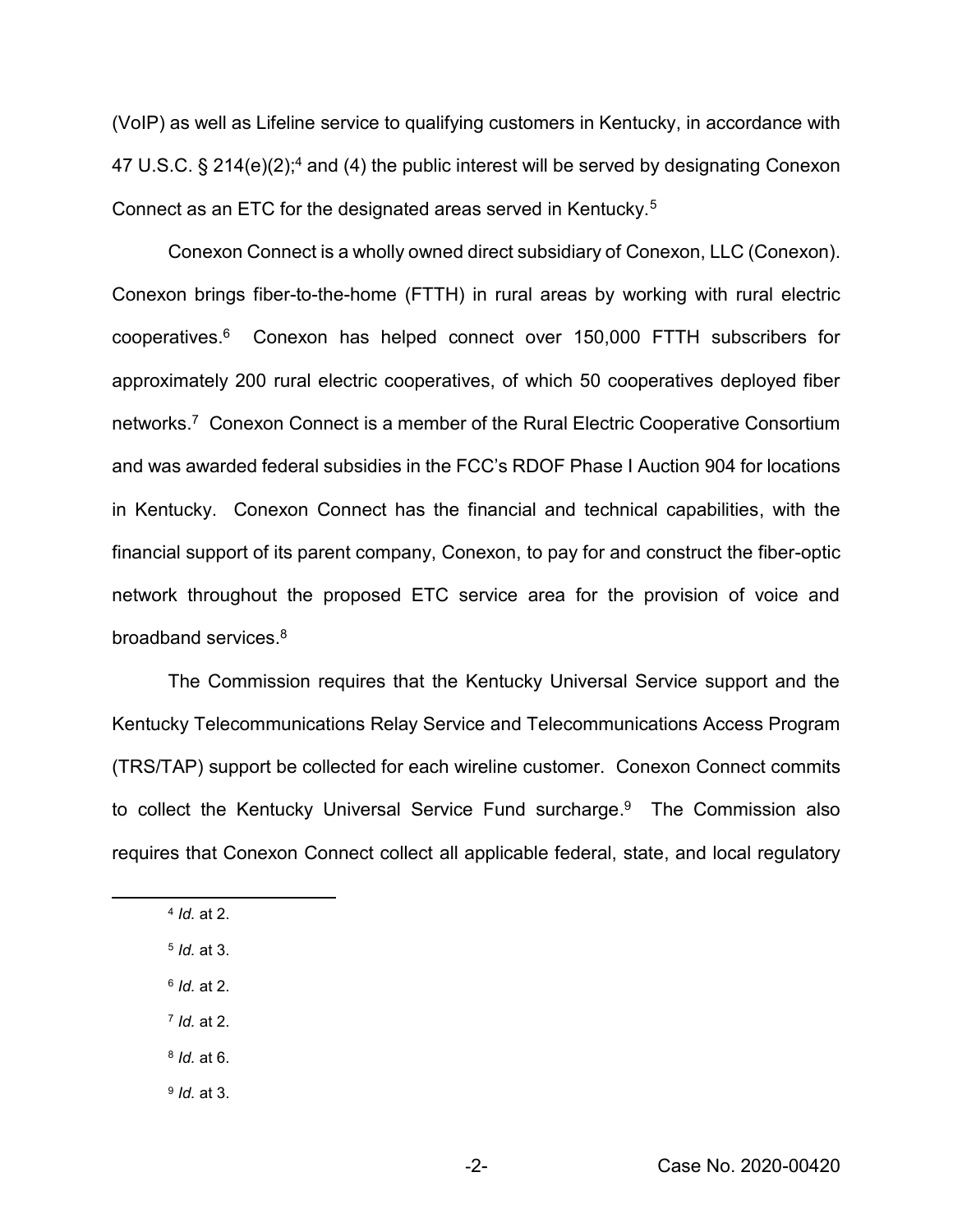fees imposed on customers, including 911/E911 fees. Conexon Connect will provide tolllimitation services to low-income consumers as provided in 47 C.F.R. §§ 54.400– 54.423.10

# **DISCUSSION**

Pursuant to 47 U.S.C. § 254(e), "only an eligible telecommunications carrier designated under 47 U.S.C. § 214(e) shall be eligible to receive specific federal universal service support." Pursuant to 47 U.S.C. § 214(e)(1)(A) and (B), a common carrier designated as an ETC must offer the services supported by the federal universal service support mechanisms, using either its own facilities or a combination of its own facilities and resale of another carrier's services throughout its designated service area, and it must advertise the availability and charges for those services. Pursuant to 47 U.S.C. § 214(e)(2), state commissions bear the primary responsibility for performing ETC designations. Under the same section, the Commission may, with respect to an area served by a rural telephone company, and shall, in all other cases, designate more than one common carrier as an ETC for a designated service area, consistent with the public interest, convenience, and necessity, as long as the requesting carrier meets the requirements of 47 U.S.C. § 214(e)(1). Also, before designating an additional ETC for an area served by a rural telephone company, the Commission must determine that the designation is in the public interest.

 <sup>10</sup> *Id* at 4*.*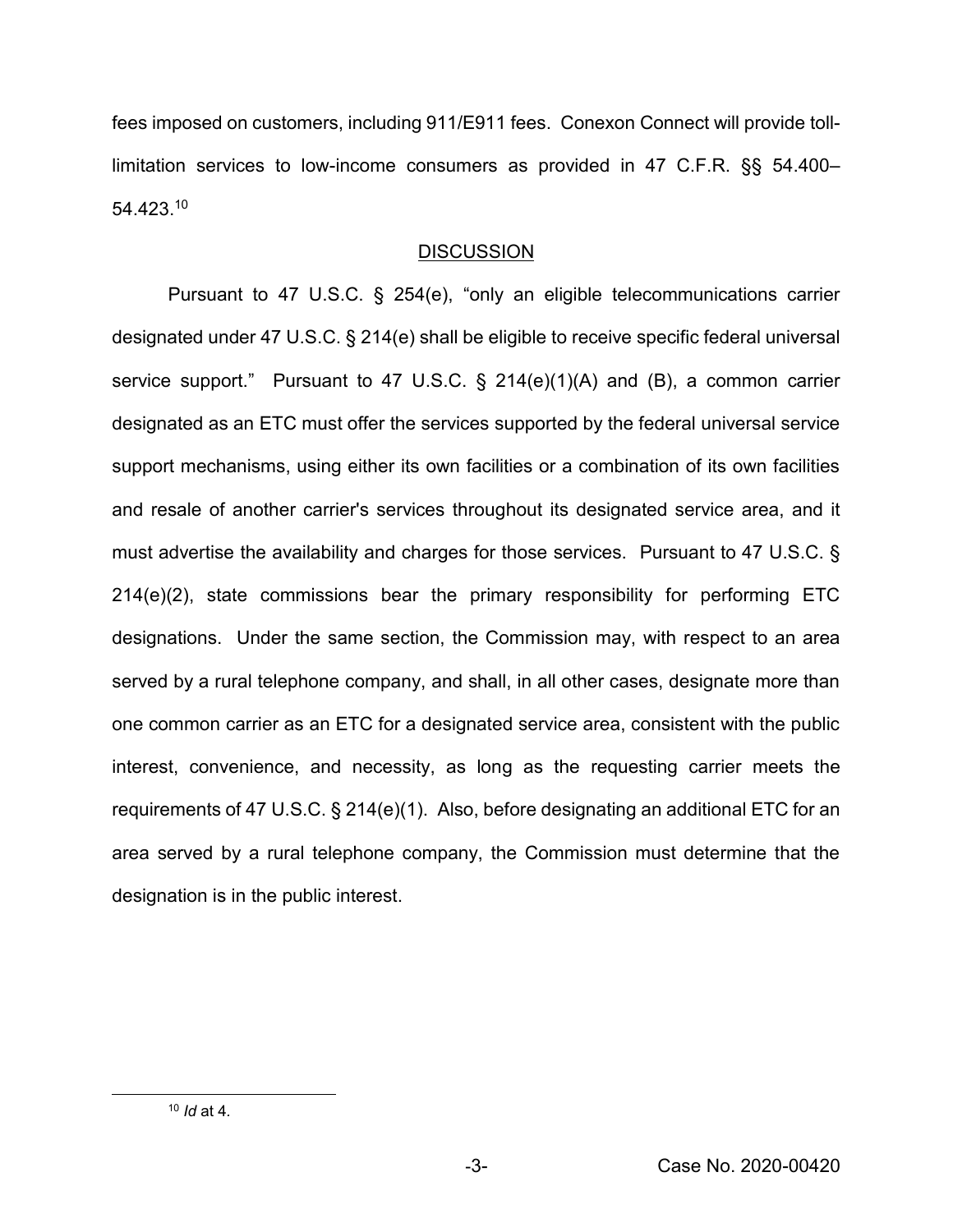## REQUIREMENTS FOR ETC DESIGNATION BY THE FCC

In 1997, the FCC issued a Public Notice setting forth the procedures a carrier must use when requesting designation as an ETC from the FCC.<sup>11</sup> The Commission likewise collects similar information pursuant to that notice. A carrier seeking ETC designation must (1) establish that it will provide the supported services in accordance with 47 U.S.C. § 254 throughout its designated service area "either using its own facilities or a combination of its own facilities and resale of another carrier's services";<sup>12</sup> (2) establish that it will advertise its universal service offerings and the charges thereof, using media of general distribution;<sup>13</sup> (3) certify that it will comply with the service requirements applicable to the support that it receives;<sup>14</sup> and (4) establish that it will be able to remain functional during emergency situations.15

In addition, the FCC's rules require that in order to be designated as an ETC, a petitioner must (1) certify that it will comply with the service requirements applicable to the support that it receives; (2) demonstrate its ability to remain functional in emergency

 <sup>11</sup> *Procedures for FCC Designation of Eligible Telecommunications Carriers Pursuant to Section 214(e)(6) of the Communication Act,* Public Notice, 12 FCC Rcd. 22947 (1997) (Section 214(e)(6) Public Notice).

<sup>12</sup> 47 U.S.C. § 214(e)(1)(A); 47 C.F.R. § 54.201(d)(1).

<sup>13</sup> 47 U.S.C. § 214(e)(1)(B); 47 C.F.R. § 54.201(d)(2).

<sup>&</sup>lt;sup>14</sup> 47 C.F.R. § 54.202(a)(1)(i). The third and fourth requirements listed were adopted by regulation to apply to the FCC's review of a provider's ETC status, but the Commission generally looks at the same requirements as the FCC in seeking to determine whether a provider meets the requirements for an ETC designation.

<sup>15</sup> 47 C.F.R. § 54.202(a)(2). Notably, the FCC generally requires those seeking an ETC designation to file a five-year plan that describes the specific proposed improvements and upgrades that will be made to offer the supported service and to demonstrate their ability to satisfy applicable customer protection and service quality standards. However, the FCC waived those requirements for recipients of CAF II Auction funds in favor of reporting requirements it believes will permit it to monitor the use of CAF II Auction funds as they are used. *See In the Matter of Connect America Fund,* Report and Order and Further Notice of Proposed Rule Making, WC Docket Nos. 10-90, 31 FCC Rcd. 5949, 6010-3, paragraphs 172-8 (2016).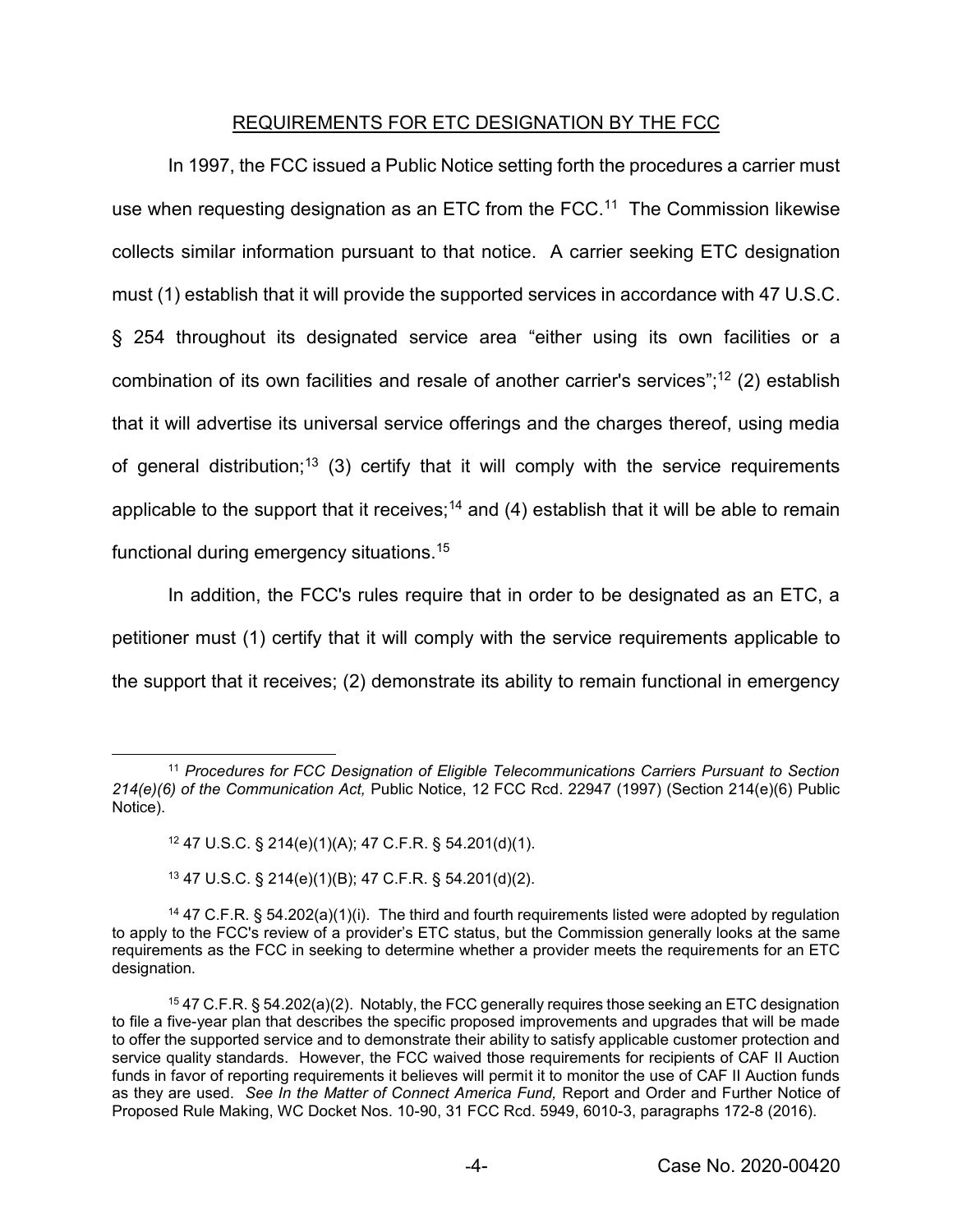situations; and (3) demonstrate that it will satisfy applicable consumer-protection and service-quality standards.<sup>16</sup>

Prior to designating an ETC pursuant to 47 U.S.C. § 214(e)(2), the Commission must also determine whether such designation is in the public interest.<sup>17</sup> In determining the public interest, the Commission historically has considered the benefits of increased consumer choice and the unique advantages and disadvantages of the petitioner's service offering.

As described below, Conexon Connect has provided the Commission with the information required for designation as an ETC in the service area at issue. We find that the public interest supports such designation, subject to Conexon Connect's compliance with the representations and commitments made by Conexon Connect in its application and the FCC's rules.

#### OFFERING THE SERVICES DESIGNATED FOR SUPPORT

Petitioners for ETC designation must certify that they offer all services designated for support by the Commission pursuant to 47 U.S.C  $\S$  254(c).<sup>18</sup> Conexon Connect has demonstrated through the required certifications and related filings that it now offers or will offer the designated services, upon designation as an ETC. Conexon Connect certifies that it now provides, or will provide throughout its designated service area, the

 <sup>16</sup> 47 C.F.R. § 54.202(a).

<sup>17</sup> 47 U.S.C. § 214(e)(2); 47 C.F.R. § 54.202(b).

<sup>18</sup> *See* 47 U.S.C. § 214(e)(1)(A); § 214(e)(2); Public Notice, 12 FCC Rcd. at 22948, paragraph 2.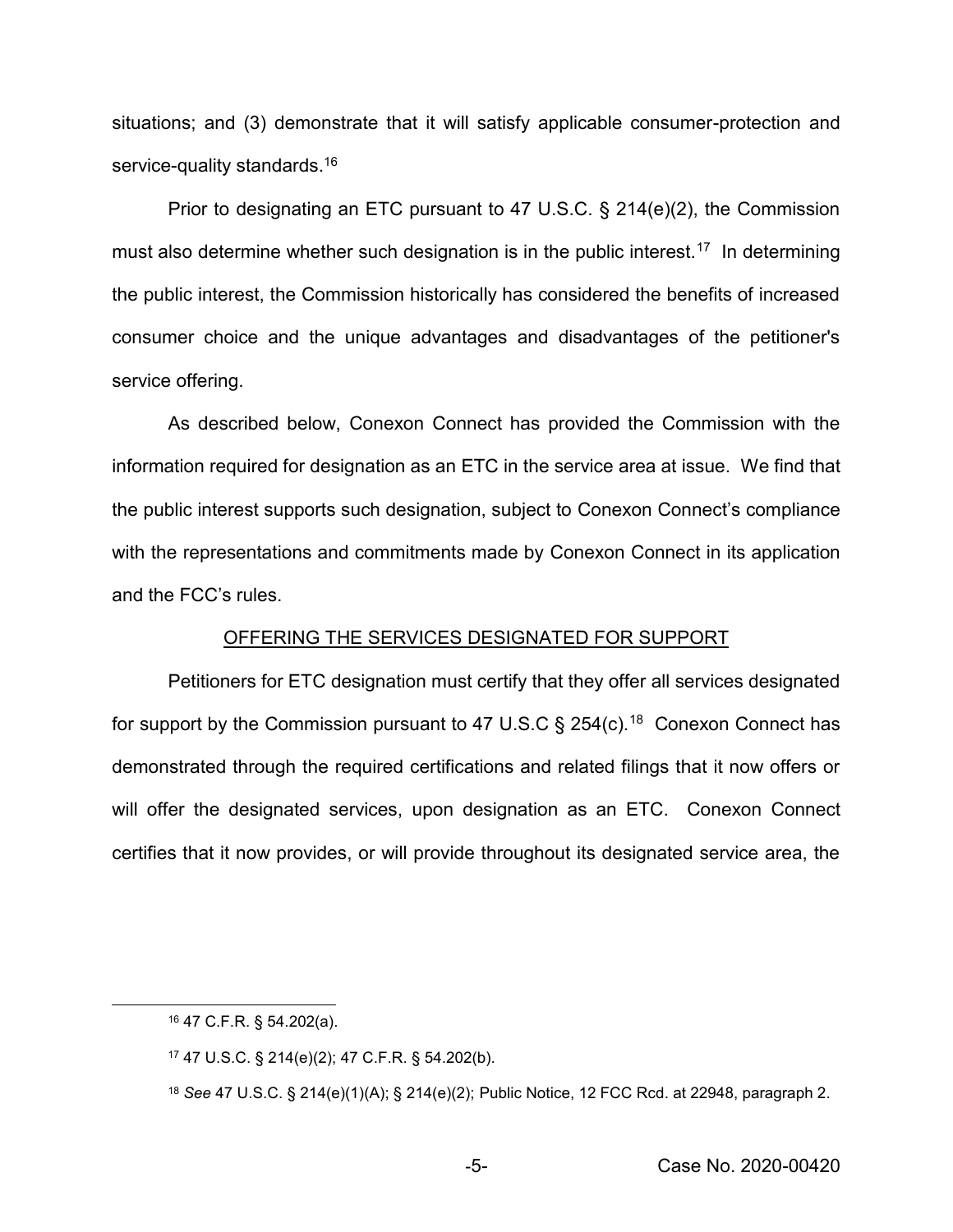services and functionalities enumerated in 47 C.F.R. § 54.101(a) throughout the designated service area.19

Petitioners for ETC designation must demonstrate that they will satisfy applicable consumer-protection and service-quality standards.20 Conexon Connect has committed to providing applicable consumer protection and service-quality standards, $21$  and it will be subject to reporting requirements to the FCC to ensure that it complies with the service requirements.22 Thus, the Commission finds that Conexon Connect's commitments provide sufficient consumer protection and service quality to consumers.

Conexon Connect has the ability to build its fiber optic network in the census blocks identified in Exhibit A of the application.<sup>23</sup> Conexon Connect has the ability to provide voice and broadband services throughout the ETC designated census blocks and to pay for the startup costs with the financial support of its parent company, Conexon.<sup>24</sup> Conexon Connect will also be able to use funds available through its existing lines of credit as well as the RDOF Phase I support.25 Based on the foregoing, the Commission

- <sup>21</sup> Application at 6–7.
- <sup>22</sup> *Id.*
- <sup>23</sup> *Id.* at A-1 to A-22
- <sup>24</sup> *Id.* at 6.
- <sup>25</sup> *Id.*

<sup>&</sup>lt;sup>19</sup> Specifically, Conexon Connect certifies that it will provide voice telephony and broadband services supported by federal universal service support mechanisms, as set forth in 47 C.F.R. § 54.101 which includes (1) voice-grade access to the public switched telephone network; (2) local usage; (3) access to emergency services; and (4) toll limitation services to qualifying low-income users. *See* Application at 4– 5.

<sup>20</sup> 47 C.F.R. § 54.202(a)(3).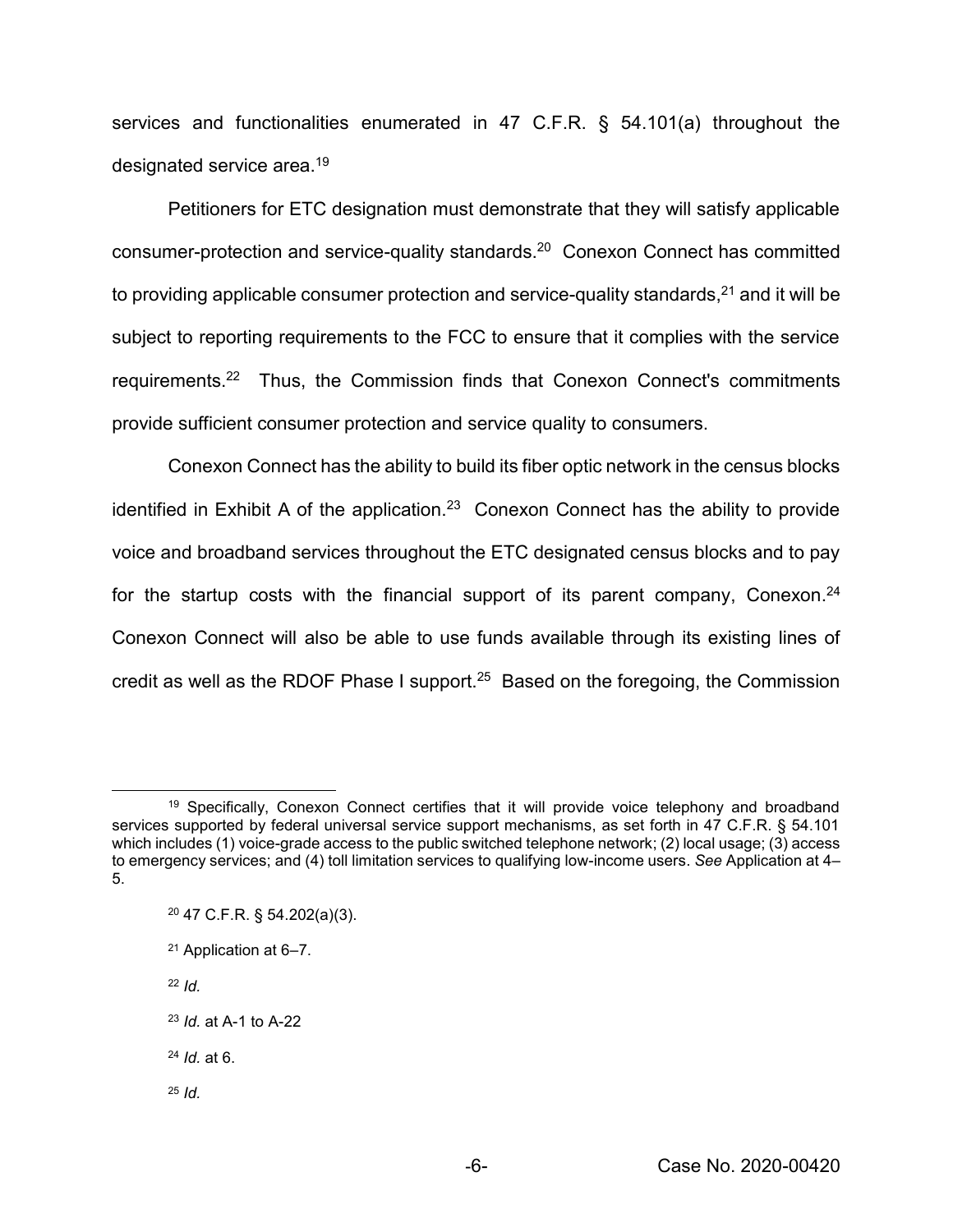finds that Conexon Connect is financially and technically capable of providing RDOF Phase I supported services.

# OFFERING THE SUPPORTED SERVICES USING A CARRIER'S OWN FACILITIES

Generally, petitioners for ETC designation must certify that they will offer the supported services using either their own facilities or a combination of their own facilities and the resale of another carrier's services. $26$  In its provision of wireline and broadband services, Conexon Connect will offer services that it will provision over its own network. Thus, Conexon Connect has shown it is able to offer all of the services and functionalities supported by the universal-service program, as detailed in 47 C.F.R. § 54.101(a), throughout its service area.

# ADVERTISING SUPPORTED SERVICES

Petitioners for ETC designation must advertise the availability of the supported services and the charges thereof using media of general distribution and provide a description of how they will do so.<sup>27</sup> Conexon Connect has committed to advertising the availability of the supported services using media of general distribution.<sup>28</sup> In addition, Conexon Connect has committed to advertising and promoting the availability of Lifeline services in a manner reasonably designed to reach those likely to qualify for Lifeline.<sup>29</sup> To increase accountability within the program and to target support where it is needed

 <sup>26</sup> 47 U.S.C. § 214(e)(6) Public Notice, 12 FCC Rcd. at 22949. *See also 47* U.S.C. § 214(e)(1)(A); *Petition of TracFone Wireline, Inc. for Forbearance from 47 U.S.C. § 214(e)(1)(A) and 47 C.F.R. § 54.201(i),*  CC Docket No. 96-45, Order, 20 FCC Rcd. 15095 (2005)*.*

<sup>&</sup>lt;sup>27</sup> 47 U.S.C. § 214(e)(1)(B); § 214(e)(6); Public Notice, 12 FCC Rcd. at 22949, paragraph 4.

<sup>28</sup> Application at 5–6.

<sup>29</sup> *Id.*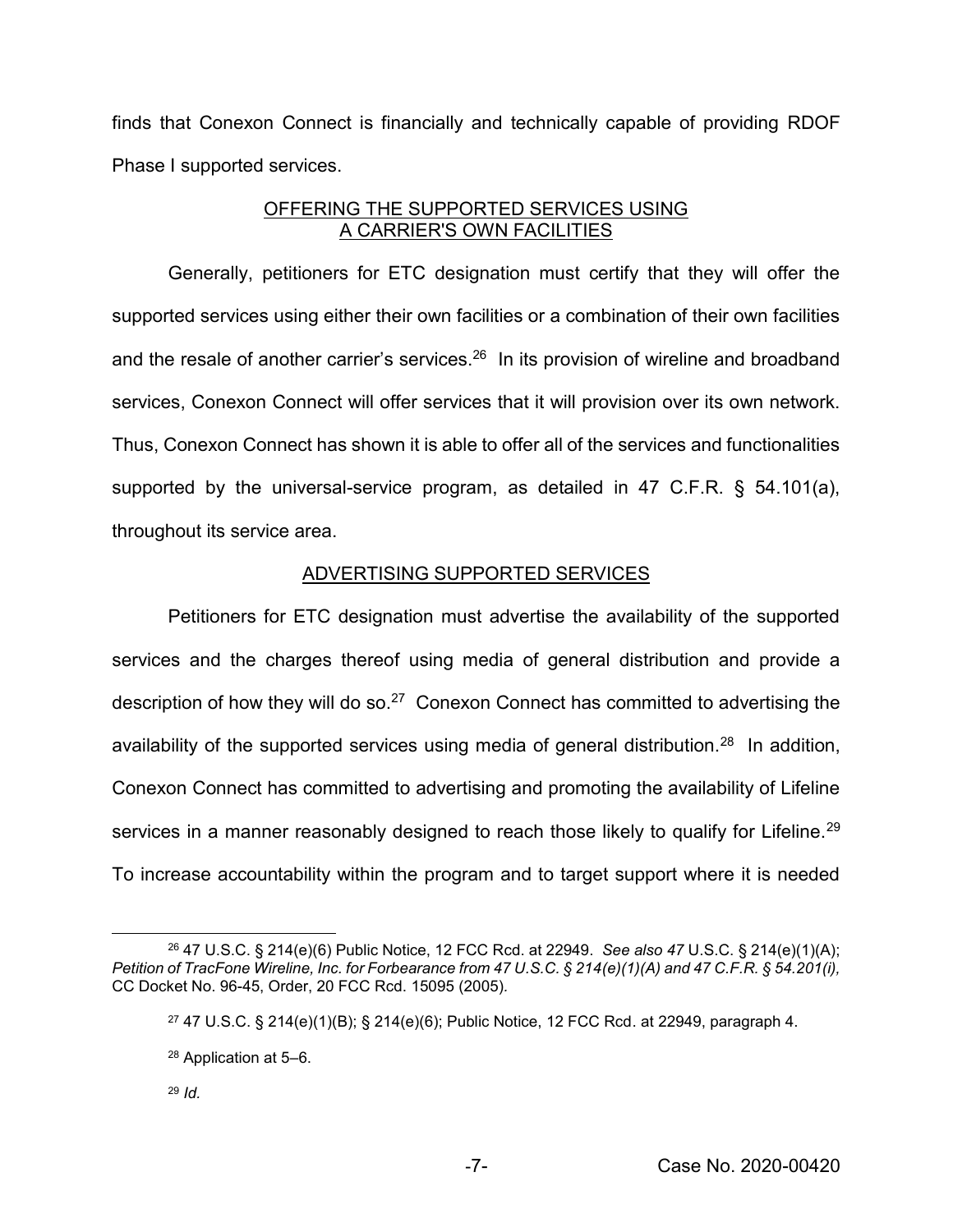most, the FCC has adopted rules requiring ETCs to explain in their marketing materials that Lifeline service is a government benefit, the individual must be eligible to receive the benefit, and the consumer may receive no more than one benefit at a time from the program.30 Conexon Connect has demonstrated its commitment to comply with these FCC rules regarding the marketing of supported service.

### ABILITY TO REMAIN FUNCTIONAL IN EMERGENCY SITUATIONS

Petitioners for ETC designation must demonstrate their ability to remain functional in emergency situations.<sup>31</sup> Conexon Connect will provide service to its customers through its fiber-optic network. This service includes rerouting traffic and managing traffic spikes in emergency situations while also having access to back-up power despite the lack of an external power source. The Commission finds that Conexon Connect has demonstrated its ability to remain functional in emergency situations.32

#### PUBLIC INTEREST ANALYSIS

Prior to designating an ETC, the Commission must determine whether such designation is in the public interest.<sup>33</sup> We find that Conexon Connect will offer gigabit broadband services as well as supported telephony service that will provide a variety of benefits to customers in these high-cost areas, including increased consumer choice and high-quality service offerings. Moreover, new entrants in the telephony and broadband market should incentivize existing ETCs to offer better service and terms to their

 <sup>30</sup> Lifeline Reform Order at paragraphs <sup>274</sup>–77; 47 C.F.R. § 54.405.

<sup>31</sup> 47 C.F.R. § 54.202(a)(2).

<sup>32</sup> Application at 7.

<sup>33</sup> *See* 47 U.S.C. § 214(e)(6) and 47 C.F.R. § 54.202(b).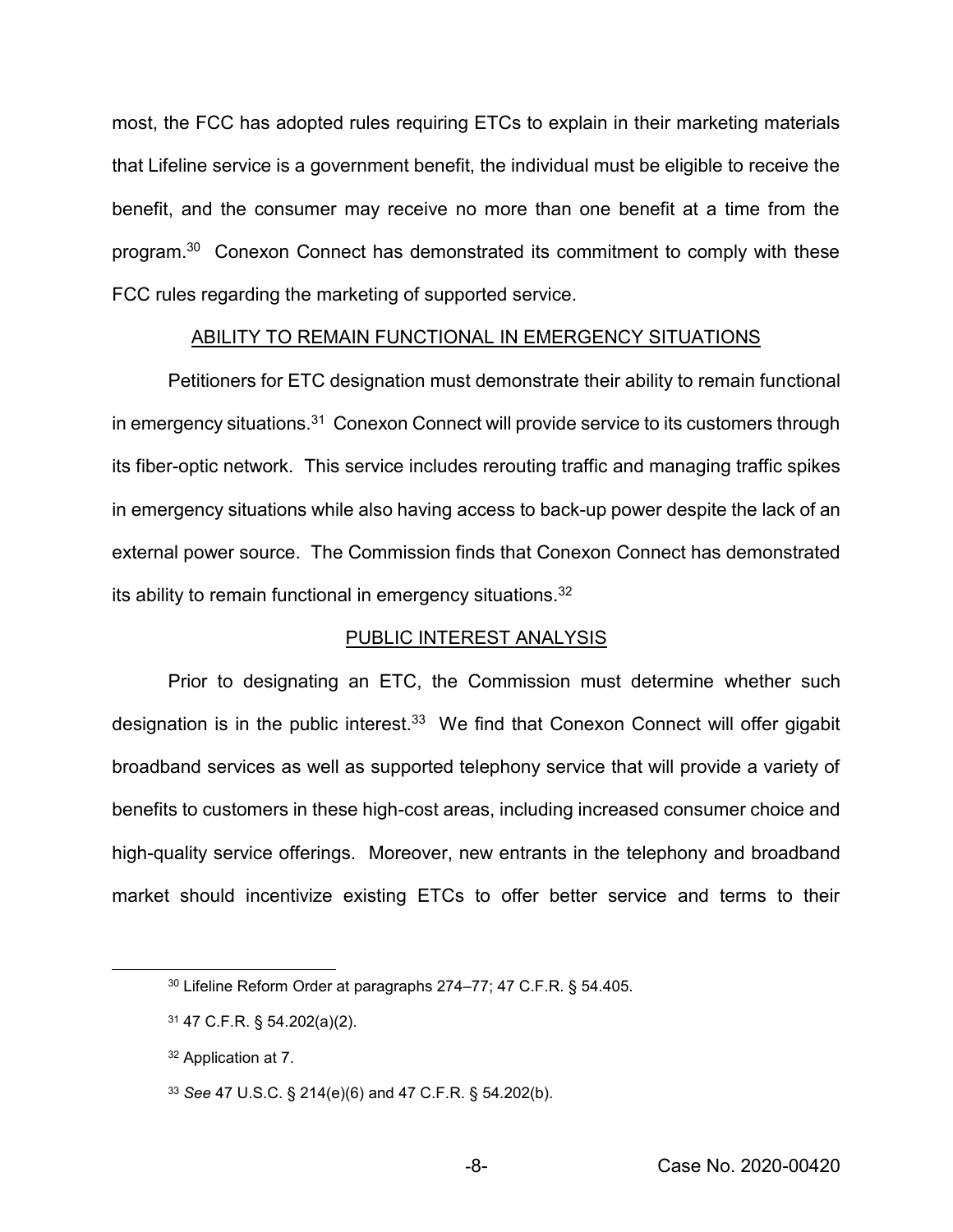subscribers. Conexon Connect will provide competitive wireline services throughout its service area in Kentucky. Conexon Connect will be a facilities-based wireline service provider and will offer all of the services and functionalities detailed in 47 C.F.R. § 54.101(a), ensuring that Conexon Connect can provide services to customers throughout the service area.<sup>34</sup>

The Commission recognizes that the designation of Conexon Connect as an ETC also creates competitive pressure for other wireline and wireless providers that are designated as ETCs within the proposed service areas. In order to remain competitive in markets, all providers will have greater incentive to improve coverage and customer service, increase service offerings, and lower prices. Consistent with federal law, the designation benefits consumers by allowing Conexon Connect to offer the services designated for support at rates that are "just, reasonable, and affordable."<sup>35</sup> Conexon Connect plans to offer affordable wireline telecommunications and high-speed broadband services to consumers as well as qualified low-income consumers.<sup>36</sup>

### REGULATORY OVERSIGHT

Under 47 U.S.C. § 254(e), petitioners are required to use the specific universal service support they receive "only for the provision, maintenance, and upgrading of facilities and services for which the support is intended."<sup>37</sup> Moreover, the Commission or

 <sup>34</sup> Application at 5.

<sup>35</sup> 47 U.S.C. § 254(b)(1).

<sup>36</sup> Application at 4–5.

<sup>37 47</sup> U.S.C. § 254(e). We note that because petitioners are not eligible to receive federal universal service high-cost support, they are not required to file reports and certifications pursuant to 47 C.F.R. § 54.313.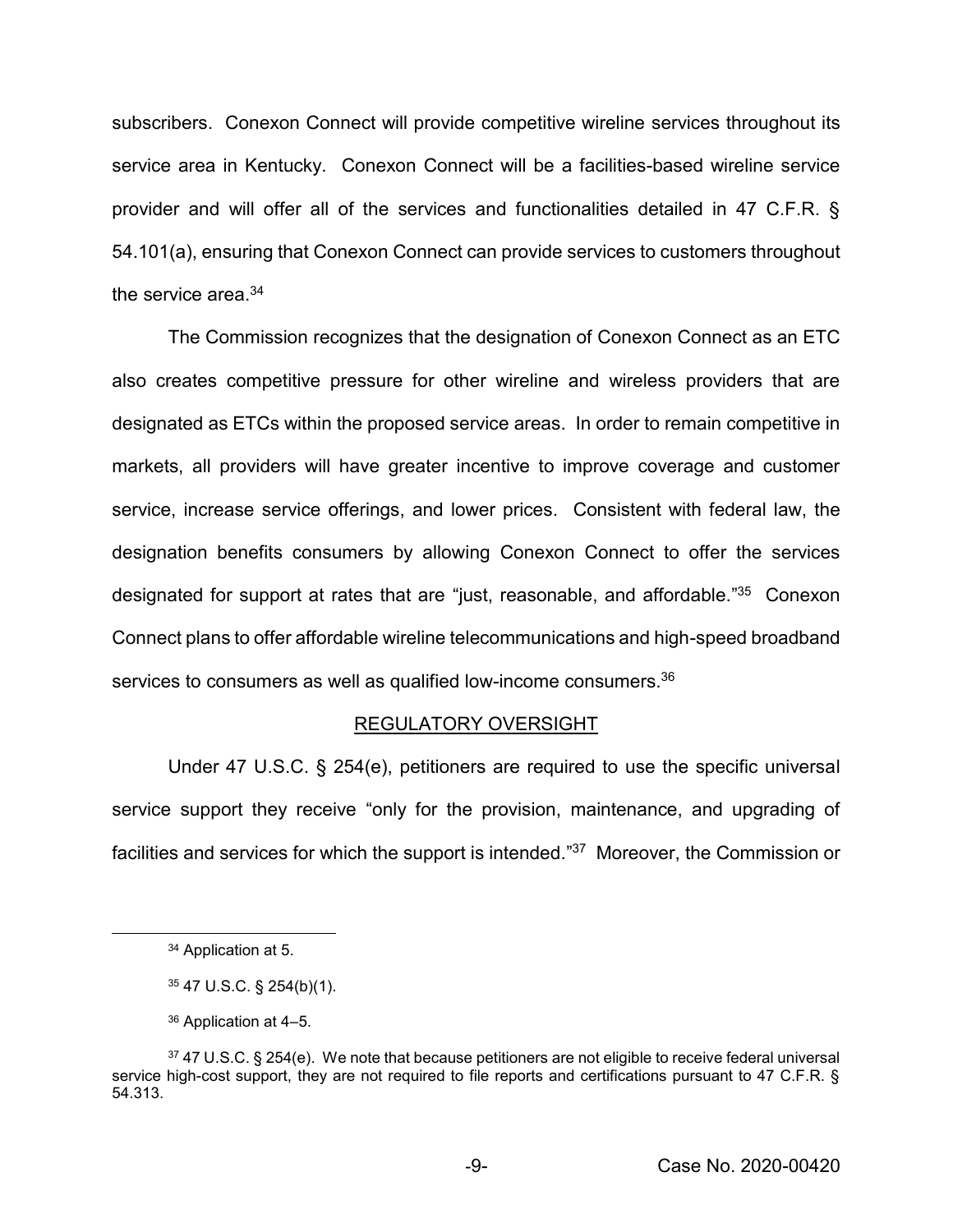the FCC may institute an inquiry on its own motion to examine the petitioner's records and documentation to ensure that the universal-service support it receives is being used for the purpose intended.<sup>38</sup> The petitioner is required to provide such records and documentation to the Commission, the FCC, or Universal Service Administration Company (USAC) upon request. If the petitioner fails to fulfill the requirements of the 1996 Telecommunications Act,<sup>39</sup> the FCC's rules, or the terms of this Order after it begins receiving universal-service support, the Commission may exercise its authority to revoke such petitioner's ETC designation.<sup>40</sup> The FCC also may assess forfeitures for violations of FCC rules and orders.41

# ANNUAL CERTIFICATION AND VERIFICATION

Each year Conexon Connect will require all Lifeline subscribers to recertify their head of household status, certify that only one Lifeline discount is received at their household, and document their continued program eligibility for Lifeline in accordance with the annual Lifeline Certification and Verification for USAC that is due annually.<sup>42</sup>

# IT IS THEREFORE ORDERED that:

1. The designation of Conexon Connect as an ETC is granted.

38 47 U.S.C. §§ 220, 403.

<sup>39</sup> 47 U.S.C. Section 151 *et seq.*

<sup>40</sup> *See Federal-State Joint Board on Universal Service; Western Wireline Corp. Petition for Preemption of an Order of the South Dakota Public Utilities Commission,* CC Docket No. 96-45, Declaratory Ruling, 15 FCC Rcd. 15168, 15174, paragraph 15 (2000). *See* also 47 U.S.C. § 254(e).

<sup>41</sup> *See* 47 U.S.C. § 503(b).

<sup>42</sup> Case No. 2012-00146, *Lifeline Reform* (Ky. PSC May 1, 2012).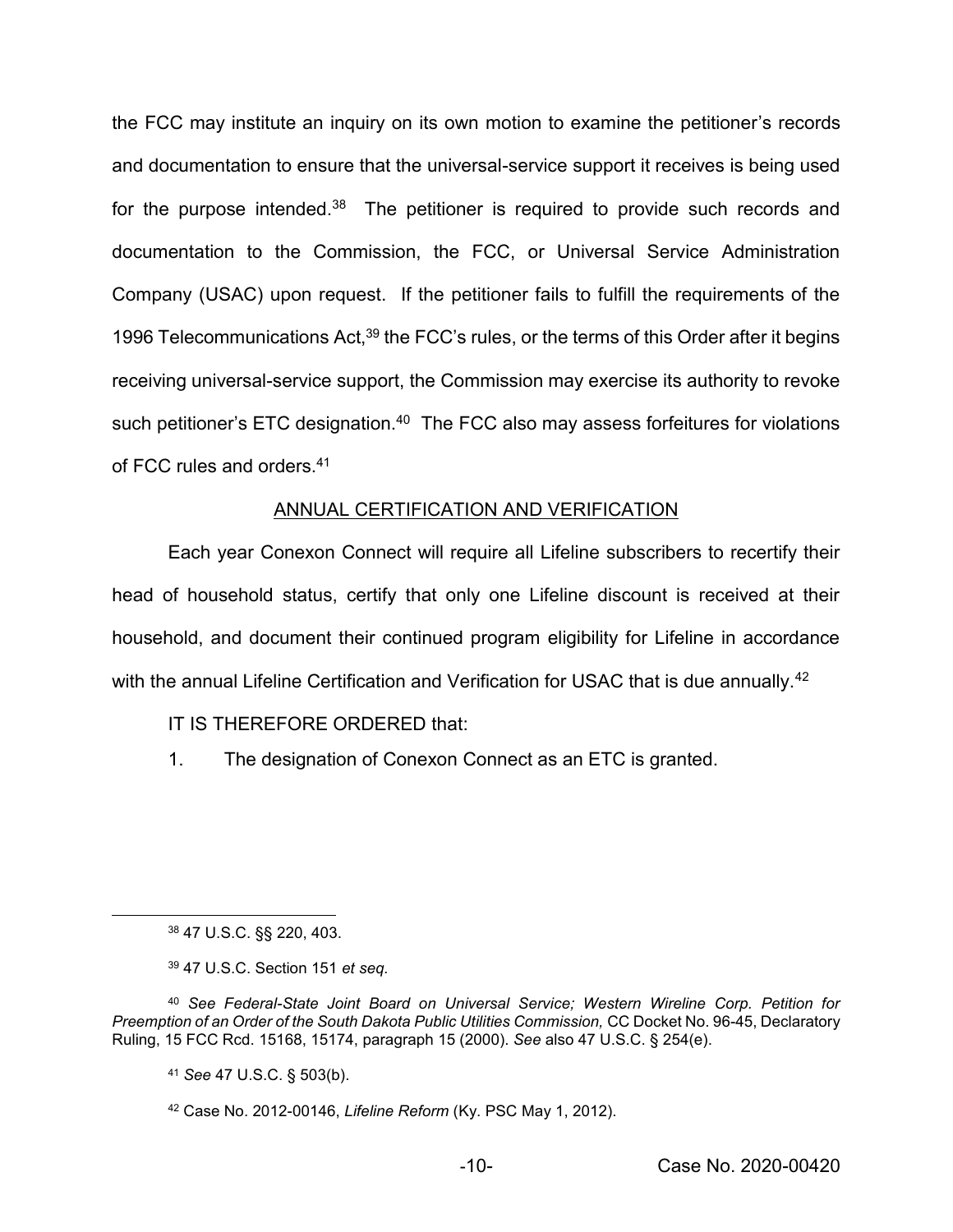2. Conexon Connect is designated as an ETC for the purpose of receiving Federal High-Cost and Low-Income support from the Federal USF in the census blocks as stated in the application.

3. Conexon Connect shall advertise the availability of and charges for these services using media of general distribution.

4. Conexon Connect shall comply with the FCC's annual certification process for Lifeline customers.

5. Conexon Connect is a utility under the definitions contained in KRS 278.010(3), and shall include revenue generated from the sale of intrastate wireline service, including Lifeline revenues, in its reports filed pursuant to KRS 278.140.

6. A copy of this Order shall be served upon the FCC and the USAC.

7. This case is closed and will be removed from the Commission's docket.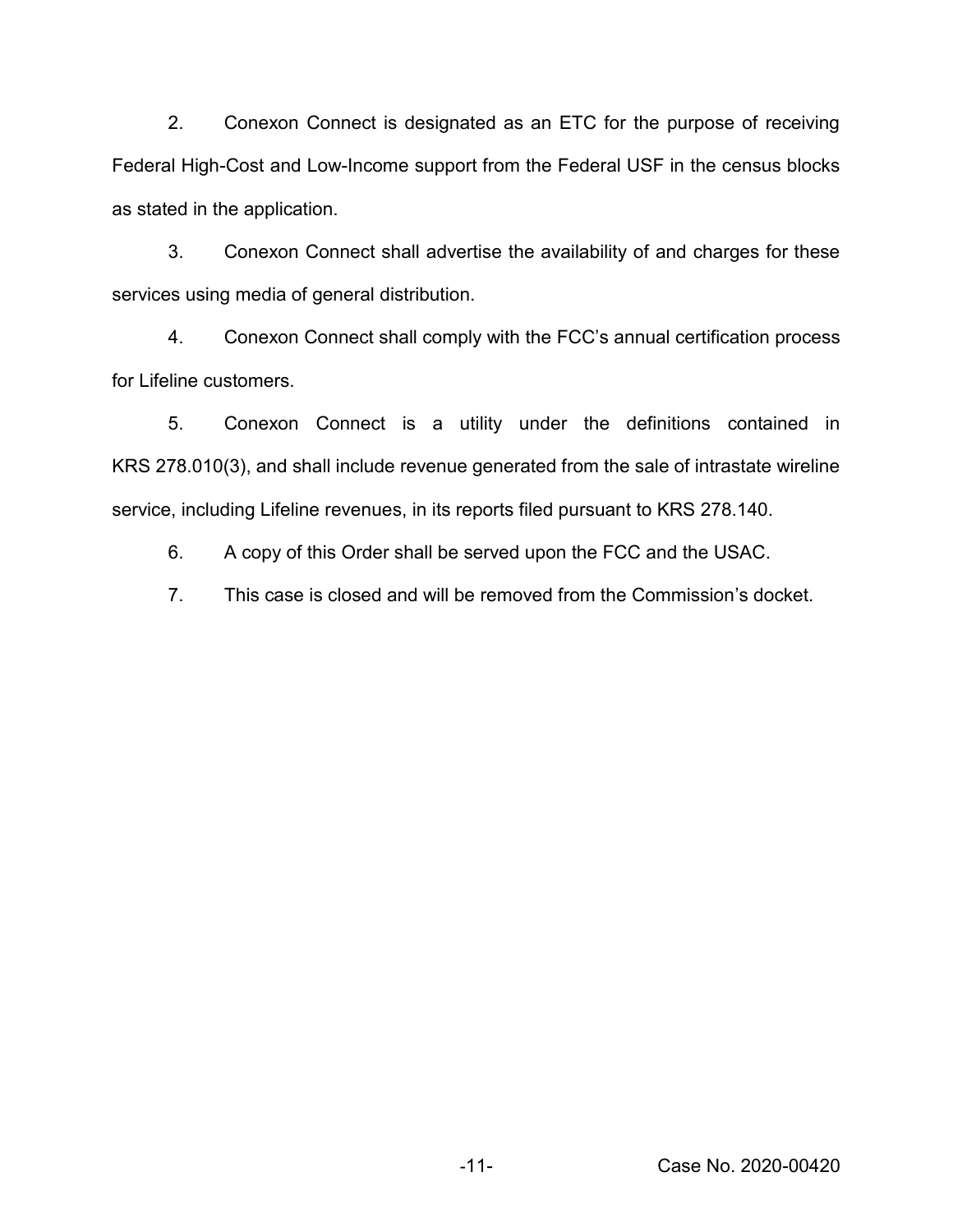By the Commission



ATTEST:

\_\_\_\_\_\_\_\_\_\_\_\_\_\_\_\_\_\_\_\_

Executive Director

Case No. 2020-00420